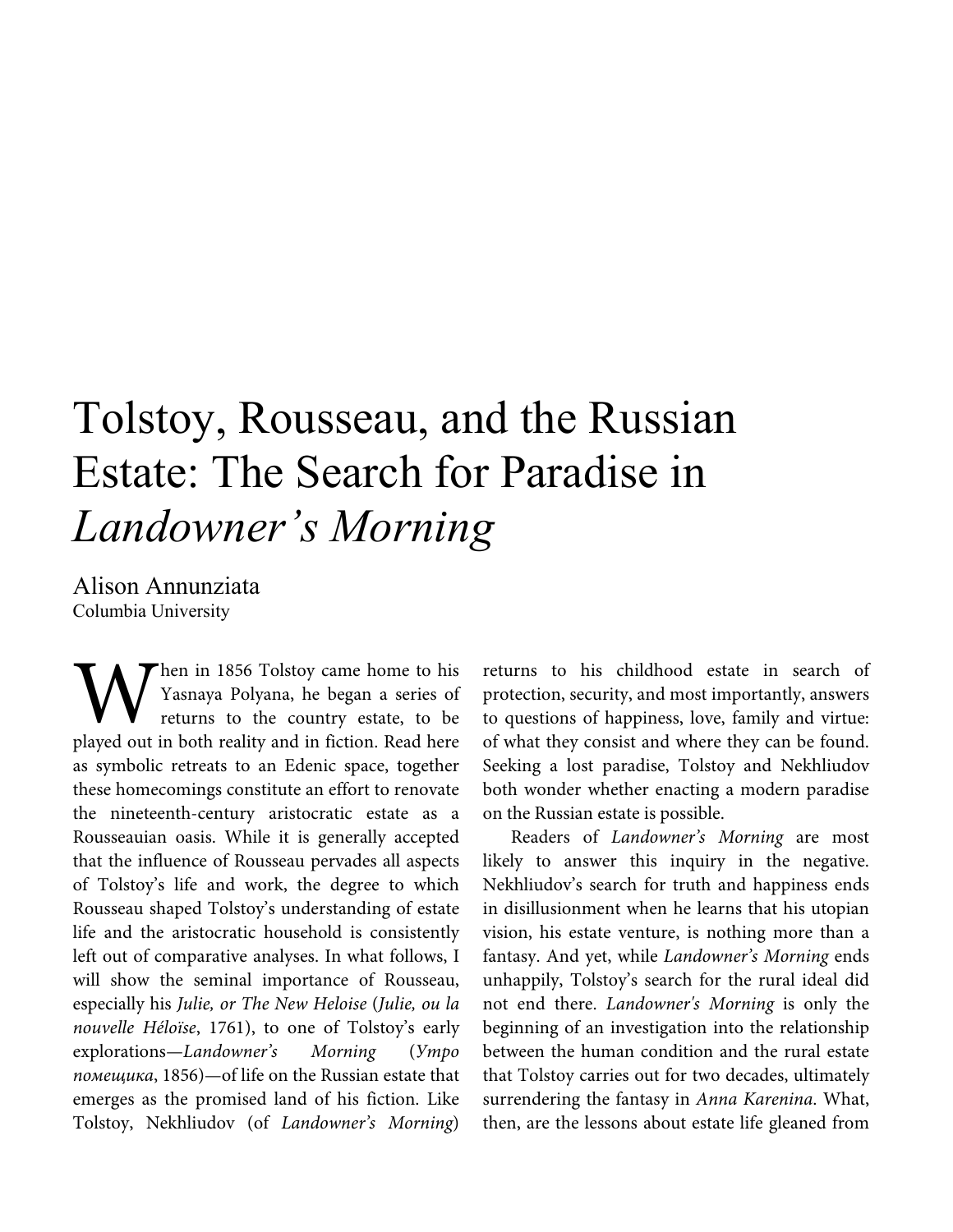this piece of early fiction? And, most importantly for the investigation at hand, which of these lessons may be understood as responses to the moral and philosophical teachings of Rousseau?

*Landowner's Morning* was originally a part of a larger project, entitled *Novel about a Russian Landowner*. When he first envisioned it in 1852, Tolstoy hoped this literary endeavor would be his great contribution to aristocratic reform in the countryside. "In my novel," he professes in his August 3, 1852 journal entry, "I shall give an account of the evil of [the Russian?] government and if I find this satisfactory, then I shall devote the remainder of my life to the working out of a plan for an aristocratic, electoral system of government joined with a monarchic system, on the basis of existing alternatives. Here is an aim for a virtuous life" (*PSS* 46: 137; trans. Feuer 25). Tolstoy returned to Yasnaya Polyana in 1856 to make his literary project a reality.

At this time, the political climate in Russia was alive with the topic of peasant emancipation, especially among liberal Slavophiles seeking social reform in support of the people, the *narod*; specifically, a modified aristocracy that would fuse the government's intentions with popular interest. Tolstoy initially welcomed plans for reform and signed a declaration in support of emancipating the peasants with land. In all likelihood, Tolstoy was drawn to efforts to secure power in the countryside, particularly in the hands of the gentry who, in light of their intellectual background and proximity to the peasant class, were the most appropriate middlemen between the administration and the *narod*, and could best serve as local legislators in the countryside. Inspired by these liberal reform programs, Tolstoy proposed his own plan whereby his peasants could purchase a share of his estate. However, believing that land would soon be allotted to them at no cost, the peasants met his plan with great opposition. As a result, Tolstoy became disenchanted with his estate-bound project and ultimately abandoned his *Novel about a Russian Landowner*.

As he attempted to come to terms with his failure with the serfs, Tolstoy turned to fiction and composed *Landowner's Morning* as one response to his attempted rural reform. True to Tolstoy's own experience, Nekhliudov returns to his childhood estate with plans to renovate it as a political community—to morally liberate his peasants while keeping them attached to the land—and to thereby find solace away from university life in the countryside. The good that comes from being a university student, Nekhliudov insists, is secondary to the good reaped from tending to one's estate. The "pathetic poverty of the peasants," witnessed during his brief summer stay on the estate, above all inspires Nekhliudov's homecoming. To return permanently for him is not a choice but a "sacred duty" that he is born to fulfill (*PSS* 4: 123–124; trans. FitzLyon  $7$ ).<sup>1</sup> He must deliver his peasants from poverty and transform his estate into a viable agricultural enterprise. Unlike the plans of a university student, which satisfy selfish pleasures, Nekhliudov's plan for restructuring the estate is advantageous to all. By regenerating the peasants' lives, Nekhliudov will make his own life meaningful.

Nekhliudov approaches his task systematically, relying heavily on theory. For practical knowledge of farming, he regularly reads chapters from *La Maison rustique du XIXe siècle*, a multi-volume, encyclopedic reference that began publication in 1830. From this manual exclusively, Nekhliudov gathers the technical information he believes is necessary for carrying out his farming duties. Each volume centers on a particular area of husbandry domestic animals, horticulture and forestry, domestic industry, and vegetation—and provides cultivation techniques dating from the late eighteenth to the mid-nineteenth century. Since it offers a comprehensive guide to land restoration— "here is quite a powerful system of civilization for the countryside," boasts its editors (Bixio 2; my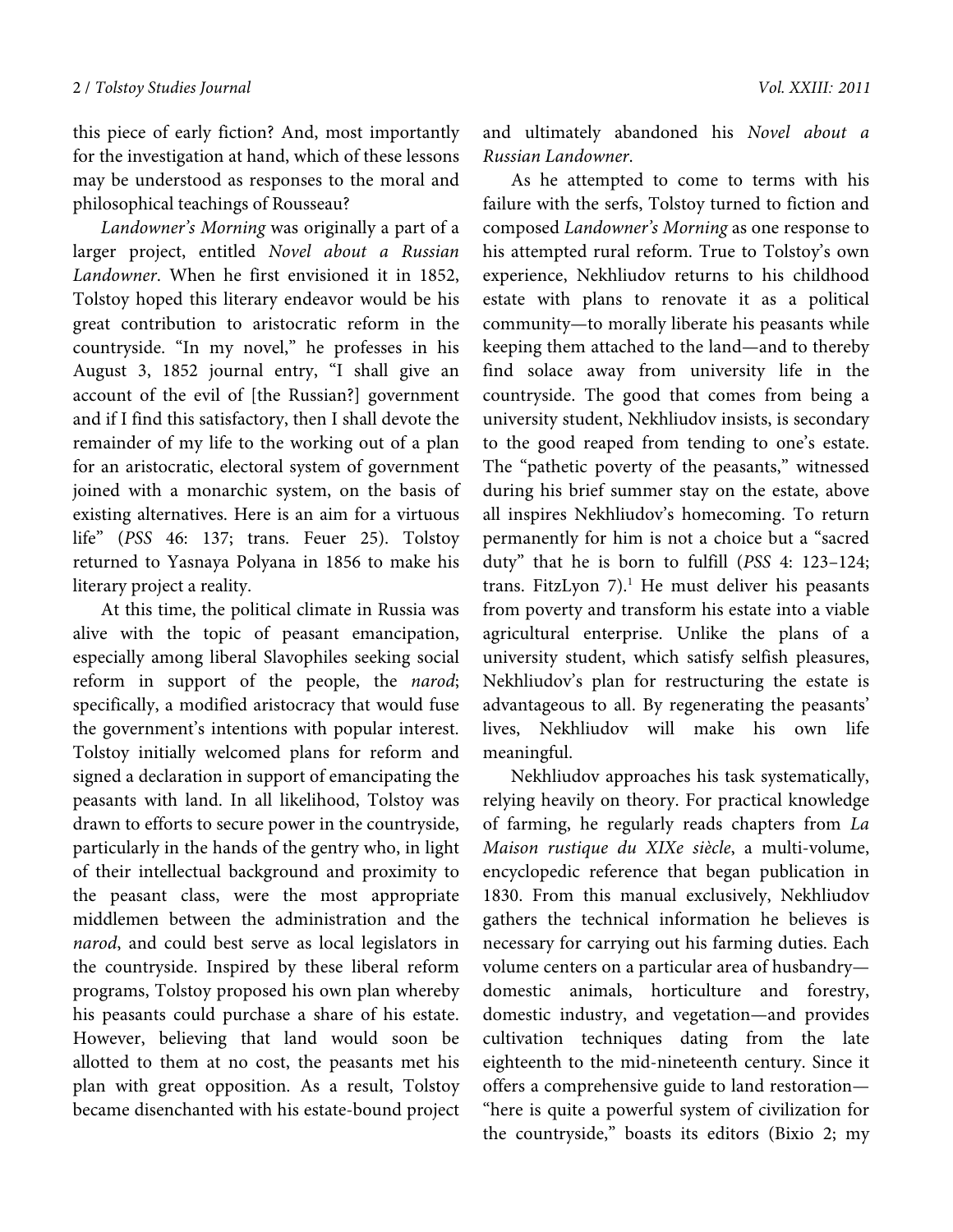translation)—*La Maison rustique* appears to be the perfect textual companion for a novice such as Nekhliudov.

Beneath the large body of statistical evidence in *La Maison rustique* lies a moral project. Its group of sixty authors, a mix of scientists, historians, and proprietors, celebrate the estate as a site of intelligent activity, believing they can bring about a better world by promoting the right kind of rural living. A life "in harmony with the traditional life of the people of the countryside," they propose, encourages individuals to replace sinful, urban activities with those that support the cultivation of their inner life—to replace the "cabaret" with the "garden" (Bixio 1). As a project, *La Maison rustique*  was most influenced by a movement of humanist agronomists who saw *mesnagement*, a system of proper land cultivation, as a means of returning to Eden. Whereas man initially lived in Eden in a state of blissful ignorance, informed agricultural practices, like *mesnagement*, would allow fallen man to use knowledge and intelligence to restore land to its Edenic state. The estate thus becomes a hybrid space—a nature engineered to be more natural, a place where man could reawaken its fundamental, generative power.

To a large extent, Rousseau's political corpus depends on the same classical humanist principles of the *La Maison rustique* tradition. Beginning with the *Second Discourse* (*Discours sur l'origine et les fondements de l'inégalité parmi les hommes,* 1755), Rousseau deems physical labor a primary means of moral and intellectual development. The daily use of the body reminds civilized man of his savage beginnings, "since his body is the only tool which savage man knows," and thus helps him maintain a healthy balance between what Rousseau terms the "state of Nature" and the "state of society" (135; 3: 135–136).2 Building on the ideas set forth in the *Second Discourse*, Rousseau in *Émile* (*Émile, ou de l'éducation*, 1762) recommends physical labor as a means of carrying out one's moral and civic education. Guided by his tutor, Émile performs

exercises in physical labor that make him morally strong and keep him from indulging in destructive vices. In *Constitutional Project for Corsica* (*La Constitution pour la Corse,* 1765), Rousseau applies the same protocols to "the body of the nation." If, for the individual, land cultivation helps secure his independence, then, for the nation, "agriculture is the only means of maintaining the external independence of the state" (282–283; 3: 904–905).

Nekhliudov's strategic approach to farming betrays a conscious effort to imitate the notion that moral regeneration comes not only from labor but, most importantly, from proper estate management, and that ensuring the productivity of one's rural enterprise naturally guarantees one's moral growth. Although Tolstoy may have had other, personal reasons for regarding the estate as a haven, here he shows himself to be aligned with Rousseau and a movement inspired by agrarian humanists who set forth the return to rural life as the answer to the ills of modernity. Nekhliudov even pays tribute to his French inspiration by naming his own project his "peasant farm" (крестьянская ферма), engaging both the lexicon of *La Maison rustique*—translated into Russian as *Ферма XIX столетия*—and its philosophical schema. Important is the use of the term "ферма," a cognate of the French "ferme," a derivative of the verb "fermer," which means both "to farm" and "to strengthen, to fortify." The term emphasizes the link between land and moral development, while also suggesting a symbiotic relationship between land and individual as is glorified by the *La Maison rustique* tradition.

While *La Maison rustique* provides the praxis for Nekhliudov's project, Rousseau provides the theory. In *Julie*, specifically, Rousseau explores the political dimension of the rural estate through Wolmar and Julie's famed estate Clarens, where masters and servants work in concert for the benefit of their shared domestic economy. Serving as patriarch, Wolmar is the sole magistrate, and under his authority the estate functions as an independent political stronghold. Clarens is a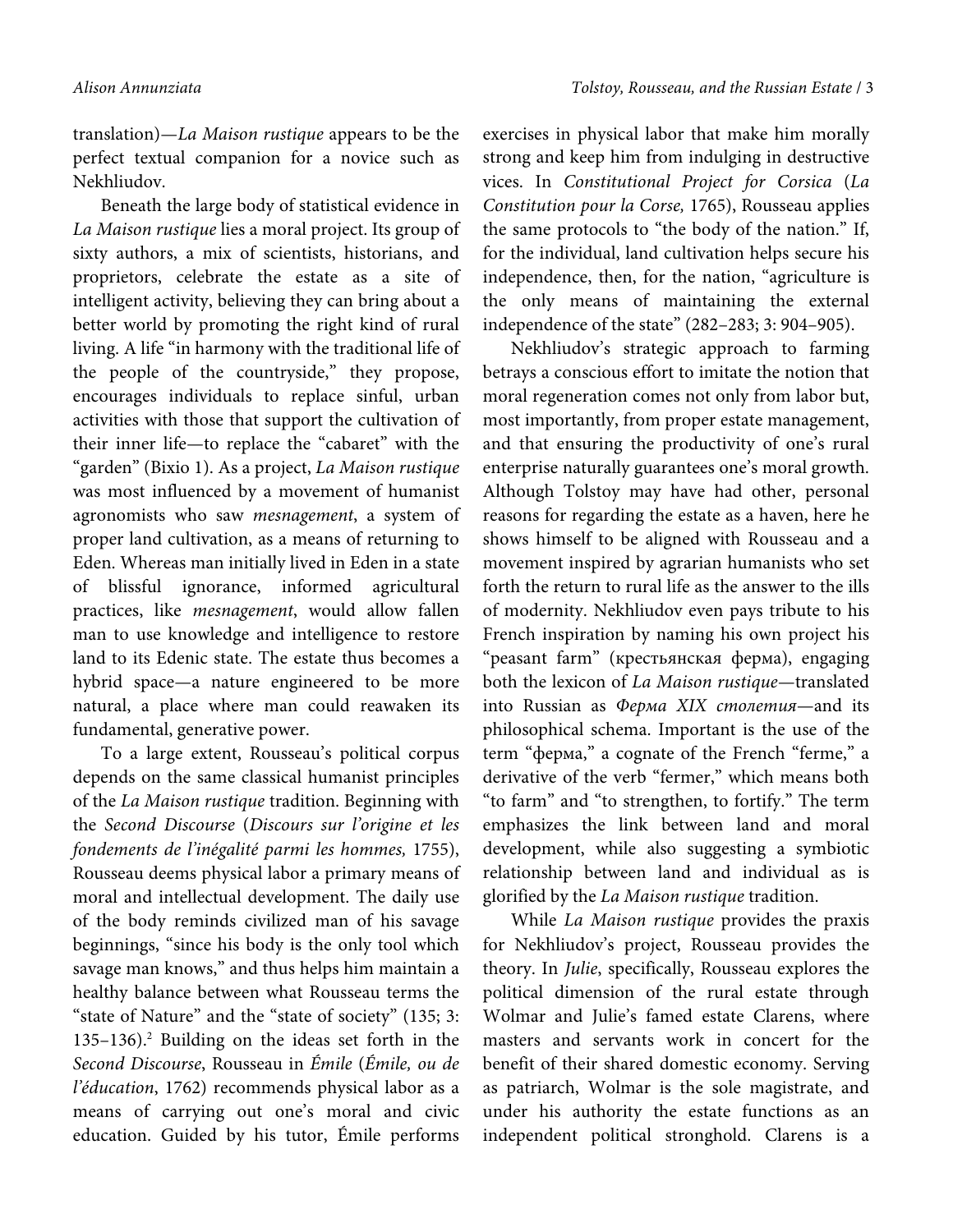cogent example of what Eileen Hunt Botting, in her book *Family Feuds,* refers to as Rousseau's "rural republic," where patriarch and matriarch fulfill a moral and civic duty in educating their servants, and where all inhabitants delight in and benefit from a universal moral code.

A Rousseauian position on the rural estate as the site of moral and civic activity is the cornerstone of Nekhliudov's own project. Nekhliudov honors the estate as a wellspring of truth and happiness where, by way of manual labor, he can complete his moral task. For Nekhliudov, the search for truth and happiness demands more than the methods of property improvement proposed by *La Maison rustique*. The estate must also serve as a site of outreach to the wider community. Nekhliudov's personal development hinges on the moral education of his peasants and the estate as the enclosed, socially isolated space where he can enact this progress. His motives are as much moral as they are political, and his plan to revitalize the estate becomes a program for building a "rural republic," a cohesive estatestate, the success of which depends mainly on the moral development of its citizens.

Nekhliudov's political vision presupposes a moral solidarity much like the one shared by the inhabitants of Rousseau's Clarens. To guarantee the indissolubility of his estate, Nekhliudov attempts to foster an ethic of popular sovereignty by proposing a plan whereby his peasants can purchase and manage a share of his property. Nekhliudov resists quit-rent (оброк) because it replaces money for services, allowing the peasant to dispose of tenured land as he sees fit. Consequently, quit-rent undercuts the philosophical message behind *La Maison rustique*  and compromises the moral integrity of Nekhliudov's "peasant farm." When the peasant Dutlov requests that his sons be allowed to pay quit-rent so that they may be carriers by trade, presumably a more lucrative employment,

Nekhliudov responds in favor of preserving the collective whole:

There's no harm in doing an honest job of work whatever it is… but I do think they could find another occupation. And besides the work is such that a young lad goes anywhere, sees all kinds of people, can get spoilt… There's plenty of other work you could do at home—crops, meadows… (51–52; 4: 162).

Initially a source of inspiration, Nekhliudov's political fantasy soon devolves into a delusion. His lofty goal to unify and reform the peasants is met with opposition, laughter, confusion, and, in some cases, suspicion. To the poorer peasants he offers the means to improve their lot so that they may become more viable contributors to the whole. To the more affluent peasants he suggests circulating their wealth to better benefit the collective, so that the success of one may blossom into the success of many. Regardless of Nekhliudov's audience, his visits end in failure, and by the close of the narrative he realizes that his vision cannot be reconciled with reality.

Although Nekhliudov finds encouragement in *La Maison rustique*, the ultimate failure of his project suggests that the practical program the work sets forth, designed for Western models, is inadequate for the Russian reality. The statistical evidence provided by *La Maison rustique*, compiled strictly from Western European farms, proves useless when applied to Russian soil. Thus, Nekhliudov's preparatory reading from *La Maison rustique* does not help him in any practical way he repeatedly fails in his attempts at basic farming activities. Moreover, *La Maison rustique* offers no guidance for dealing with the Russian peasantry, whose complex political reality in the 1850s cannot be treated solely with foreign models. By the end of the narrative, Nekhliudov learns that "peasant farm," the very Russian "крестьянская ферма," is a contradiction in terms.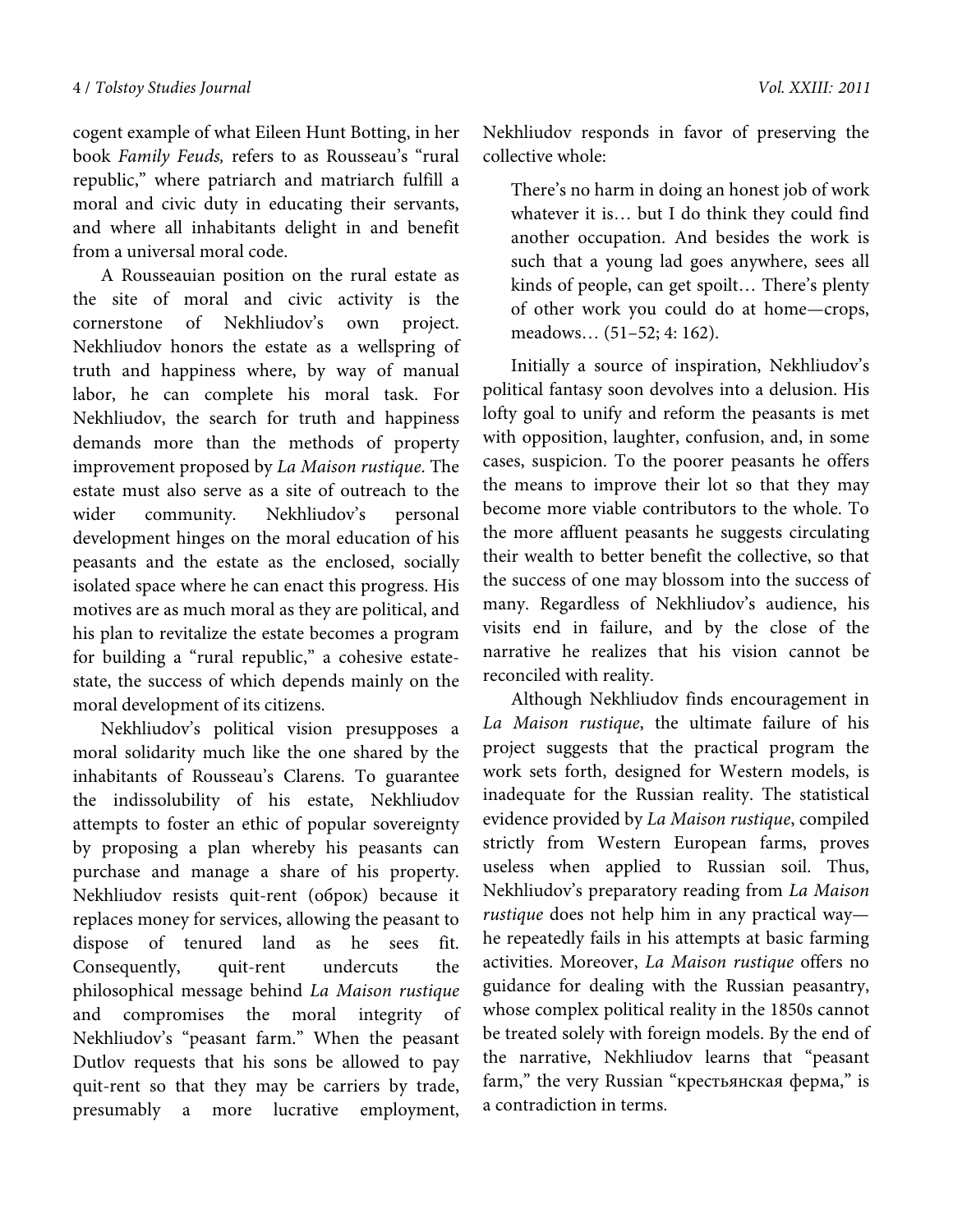In bringing his protagonist to such a state of disillusionment, Tolstoy effectively illustrates the delicacy of the Russian situation and the ineffectiveness of Western programs. Tolstoy does not, however, discount Western models so much as he criticizes the cavalier execution of these models. Tolstoy's willingness to accept the underlying moral message, but not the practical application of Western strategies, shows that Tolstoy took to heart not only Rousseau's politics, but also his warnings on this particular front. Tolstoy avoids the mistakes that, according to Rousseau, Peter the Great made in his incautious westernization of Russia in the early eighteenth century. In *The Social Contract* (*Du Contrat social, ou Principes du droit politique,* 1762), Rousseau faults Peter for attempting to make Western Europeans out of Russians. In so doing, claims Rousseau, "he prevented his subjects from ever becoming what they could be by persuading them that they are what they are not" (73; 3: 386). In the early stages of reform, in "Notes on the Gentry" ("Записка о дворянстве," 1858; *PSS* 5: 267–271), Tolstoy similarly accuses many of his contemporaries of misappropriating Western ideals and of attempting to mold the peasantry according to liberal models rather than adapting the liberal models to fit the Russian situation. Rousseau accuses Peter the Great of the same misappropriation:

Peter had the genius of imitation. He did not have true genius, the kind that creates and makes everything from nothing… "The wise institutor does not begin by drawing up laws good in themselves, but first examines whether the people for whom he intends them is fit to bear them…Peter's genius was imitative; he did not have true genius, the kind that creates and makes everything out of nothing" (72–73; 3: 384–386).

Both Rousseau and Tolstoy seek a form of authority that embodies the "true genius" that will best match the needs of the people.

Even though, as Judith Shklar maintains, authority for Rousseau "was exercised only to maintain a destructive and false order" (159), he was also convinced that without authority, without "true genius," society would fall victim to the irreconcilable selfish desires of man. With respect to the balance between authority and natural rights, Tolstoy shares with Rousseau a common perspective. Throughout their careers, both struggled with the basic tension between freedom and control, between the desire to liberate the people and the belief that this cannot be done without some form of authority. Most notably in *The Social Contract*, Rousseau ultimately concludes that in order to guarantee "public felicity" the subjugation of a certain segment of the population is a necessary evil. As a result, Rousseau sought ways to best balance public will with authority. He strikes this balance with what he calls an "elective aristocracy," his happy medium between a government of nobles and the sovereignty of "the general will," the unified voice of the body politic. Rousseau supports the aristocracy as the main governing body for the same reason Tolstoy, in the beginning stages of emancipation in 1856, believed that the landed gentry ought to reform the peasant class: For everyone to enjoy or even come to know his given rights, an elect group of individuals needs to lead the people in enlightenment; or, in Rousseau's words, "the best and most natural order is to have the wisest govern the multitude" (93; 3: 407). Trusting in the goodness of such an authority that subjugates in order to liberate, the individual is more willing to submit and, in Rousseau's words, "[to] freely obey the yoke of public felicity, and bear it with docility" (71; 3: 383).

The "aristocratic electoral system of government joined with the a monarchic system," which Tolstoy proposed in 1852 at the outset of his *Novel about a Russian Landowner* project, recalls Rousseau's "elective" aristocratic government.<sup>3</sup> In *Landowner's Morning*, the only segment of the original *Novel* project to be published, Nekhliudov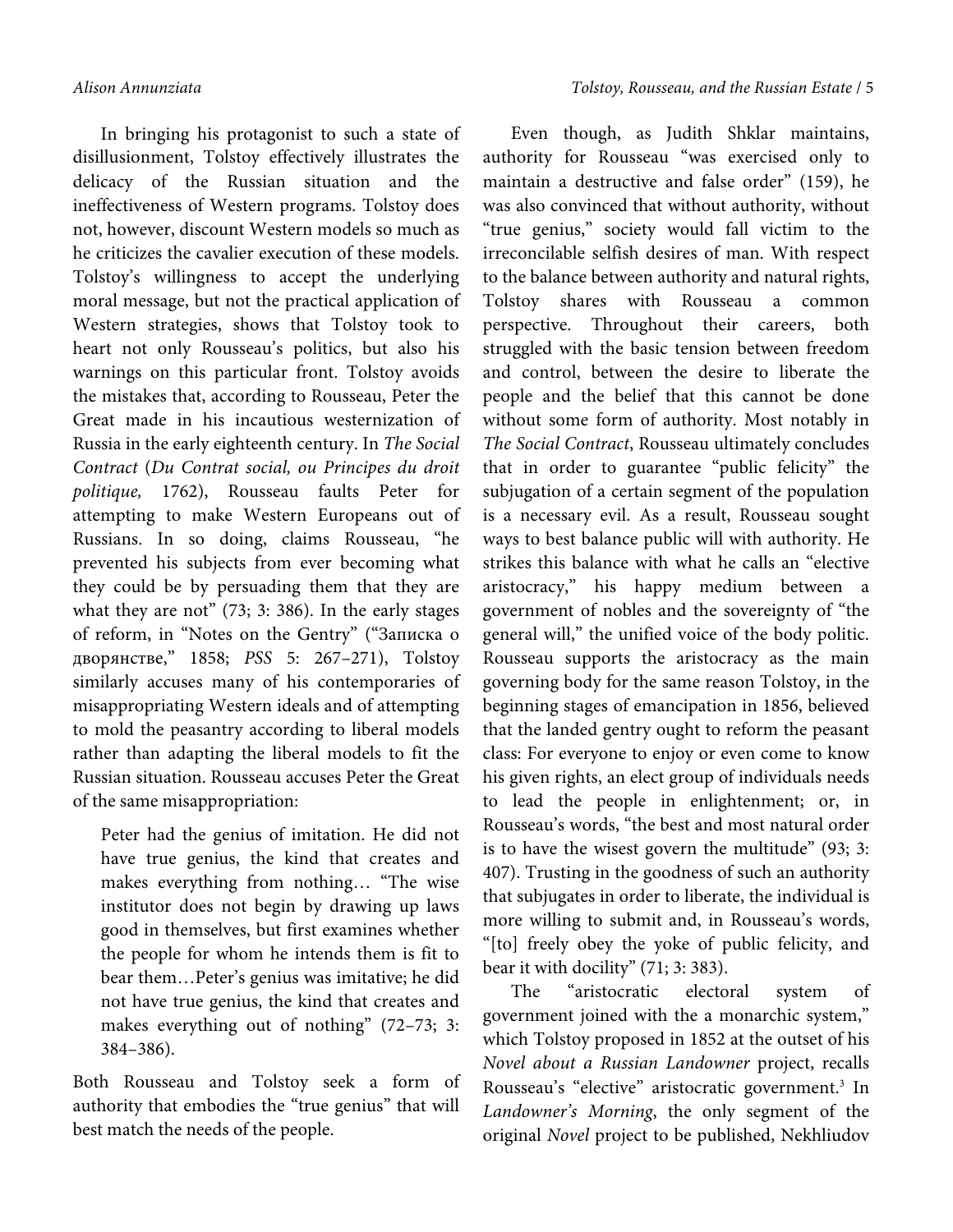represents microcosmically the aristocratic electoral union as he strives to find his own happy medium between his personal understanding of righteous authority and the popular freedom of the peasants. Nekhliudov's efforts show that, like Rousseau, Tolstoy is concerned with preserving the rights of the peasants, whose organic lifestyle he celebrates in *Landowner's Morning*. Consistent with Rousseau, however, Tolstoy holds fast to authority. Nekhliudov's political program, his "peasant farm," betrays Tolstoy's competing allegiances to aristocratic power and to the peasant lifestyle. While Nekhliudov venerates the peasant life as morally fertile, he also insists on overseeing the peasant's education.

Tolstoy thus uses Nekhliudov's failure to demonstrate, firstly, that concrete Western models never quite work because they fail to take into account what is innately Russian; and, secondly, that only an authority which transcends practical theory can bring about social change. For these reasons, some but not all of the peasants support Nekhliudov's political motives—Dutlov, the most well-to-do of the peasants, is particularly suspicious of Nekhliudov's intentions and declines his offer to share in the estate venture. In refusing to conform to the initiative, Dutlov challenges Nekhliudov's original understanding of the peasants as a "simple, receptive, and [uncorrupted] class of people" (55; 4: 165). The task of educating and reforming the peasants proves more difficult than the young landowner had imagined. He cannot simply transpose his will (inspired by Western theory) onto the will of the peasants.

The landlord-serf relationship above all impedes the possibility of mutual acceptance and understanding. If Rousseau is correct, only an authority that at once observes the natural rights of the people while demonstrating the ruling capacity of the aristocracy can ease the strained relationship between landlord and peasant; in both respects, Nekhliudov falls short. He is a university student, not a farmer, and his intellectual enthusiasm does

not inspire respect among the peasants. Moreover, he often retreats when called upon to act as an authority figure. For this reason, those seeking leadership do not find it in Nekhliudov, and those resisting leadership (Dutlov) do not submit to him. He is young and inexperienced and his adolescent convictions are not enough to bring his ambitious plan to fruition. In light of these failures, one may wonder what brand of authority would suffice to establish that missing link between Nekhliudov and the peasantry.

Rousseau's Wolmar provides a possible model for what Nekhliudov tries but fails to become. As individuals and proprietors, Nekhliudov and Wolmar share a number of traits. Wolmar is presumably Eastern European**.** Both are members of the nobility who escape their metropolitan lives—Nekhliudov was a university student, Wolmar was in the civil service—and return to the rural estate. Both have a mission in mind: Nekhliudov will seek out truth and happiness, while Wolmar will "acquire a new taste for the good through the pleasure of contributing to it" (404; 2: 492). The personal edification of each depends on his ability to transform the lives of others, and thus their goal in returning to the estate is to remodel it from a site of idle living to one of social action. But why does Wolmar succeed in his rural venture whereas Nekhliudov fails? Or, to put it another way, what are the strategies inherent in Wolmar's program that guarantee his success?

Whereas Nekhliudov lacks the proper authority to earn the respect of his peasants, Wolmar gains that respect using the gentle authority of a patriarch. Shklar reads Wolmar as Rousseau's "most perfectly realized figure of authority" (161), superior even to God: "[I]t is only in a human image that the goodness ascribed to God can really be made manifest" (156). Wolmar not only embodies goodness—"to know him is to become aware of morality" (156)—but also inspires goodness by establishing a paternal connection between him and those who serve him. For the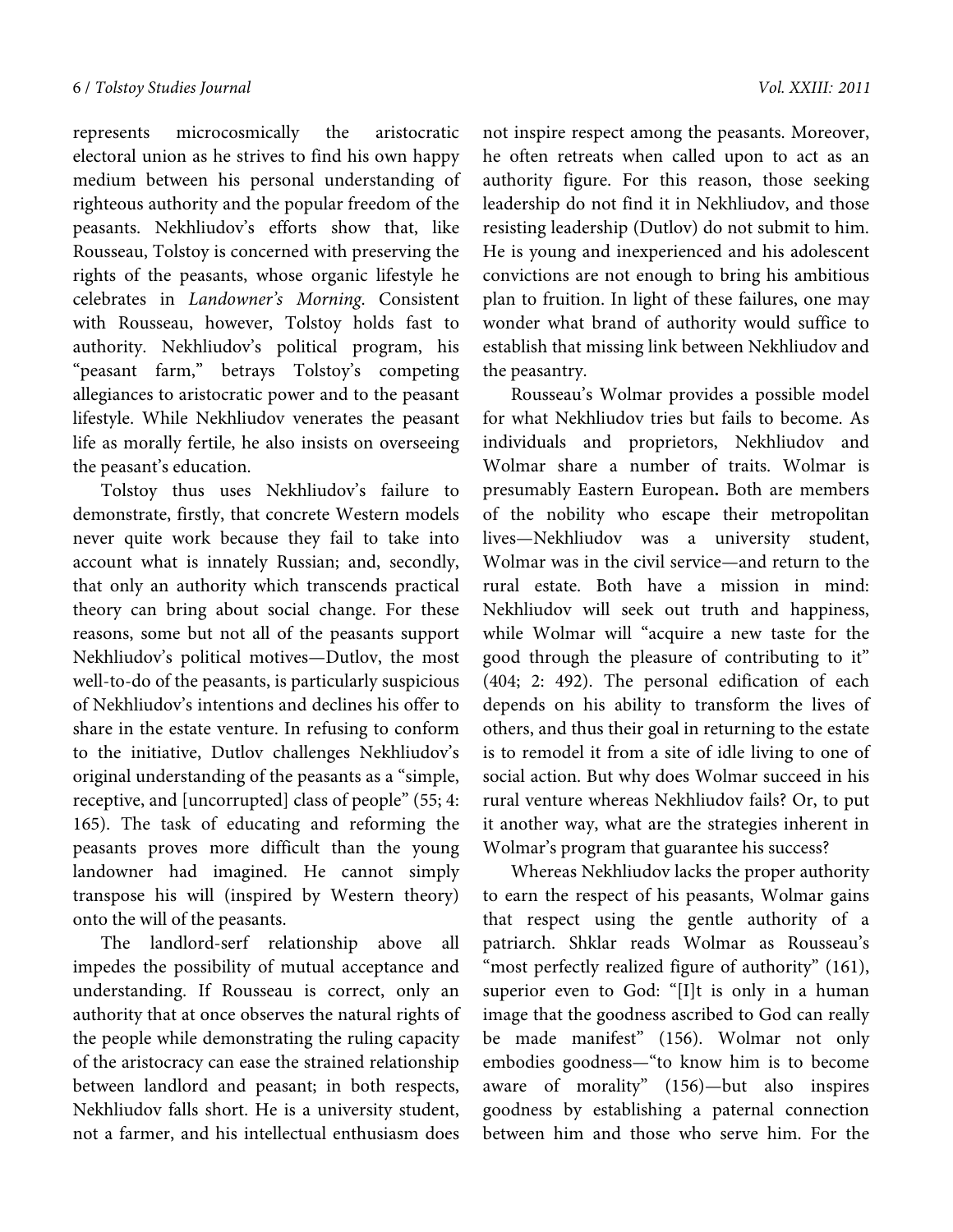moral and economic benefit of everyone in residence at Clarens, Wolmar maintains this essentially paternal dynamic using an undetectable force. According to Saint-Preux, Wolmar's servants, his "children of the house," "continue to work as they did in [their] paternal household; they have, in a manner of speaking, merely changed father and mother… In all, I have never seen a household where each performed his service better, and thought of it less as a service" (367; 2: 445). Paternal authority hides from view the inequality between master and servant. Understanding that they hold partial claim over the domestic economy, the peasants work for what they understand as their mutual satisfaction. For Rousseau, this result is what sets the patriarch apart from the despot whose rule is "ferocious" and lacks the "gentleness" of a paternal authority. This authority "looks more

to the advantage of the one who obeys than to the utility of the one who commands" (*Second Discourse* 177; 3: 182;).

However, for even a God-like figure like Wolmar, manipulating this relationship is not enough to guarantee success. He needs his Julie. While Wolmar is the sole arbiter in matters concerning the philosophical and methodological design of Clarens, he shares with Julie the practical responsibilities of the estate; they "act in concert without performing the same acts… both work towards mutual happiness by different means, and this division of labors and duties is their union's strongest tie" (370; 2: 450). Wolmar is the master architect of the estate and is responsible for establishing its moral guidelines. Fulfilling her role as *materfamilias*, Julie cares primarily for her children and her servants (her "children of the house"), nurturing and educating them according to Wolmar's standards and judgments. Although Julie does not participate directly in the politics of the rural republic, she plays an equally significant role in perpetuating the appearance of equality that makes Clarens a modern paradise.

Nekhliudov is unable to build his own paradise on earth not only because he is naïve and inexperienced, but also, to put it plainly, because he is a bachelor. Tolstoy's early ideas for his *Novel about a Russian Landowner* project show that he and Rousseau placed equal emphasis on the family for its role in rural reform. In 1852, a few months after beginning the *Novel* project, Tolstoy returned to his diary to add the following afterthought:

The hero seeks in rural life the realization of his ideas of happiness and justice. Not finding it, and being disillusioned, he wishes to seek it in family life. His friend, a woman, suggests to him that happiness lies not in an ideal, but in regular, life-long work, the aim of which is the happiness of others. (*PSS* 46: 146; trans. Christian, 19 October 1852)

As he began *Novel about a Russian Landowner*, soon to be *Landowner's Morning*, Tolstoy already anticipated Nekhliudov's failure, and possibly even his own. He designed Nekhliudov's project specifically to disappoint if only to call attention to the central role the rural couple plays in establishing and maintaining a beneficial relationship between peasant and proprietor.

In accordance with Tolstoy's narrative design, Nekhliudov's political fantasy—"to influence this simple, receptive, [uncorrupted] class of people" gives way to a romantic fantasy, a vision of conjugal happiness that has at its root social outreach:

I and my wife, whom I love as no one has ever loved anyone in this world, we both always live in the country, amid this peaceful, romantic nature, with our children, and our old aunt; we have our mutual love and our love for the children, and we both know that our purpose is to do good. We help each other to advance towards this goal. I issue general instructions, give general and just assistance, set up farms, savings banks, workshops; and she, with her pretty little head, wearing a simple white dress,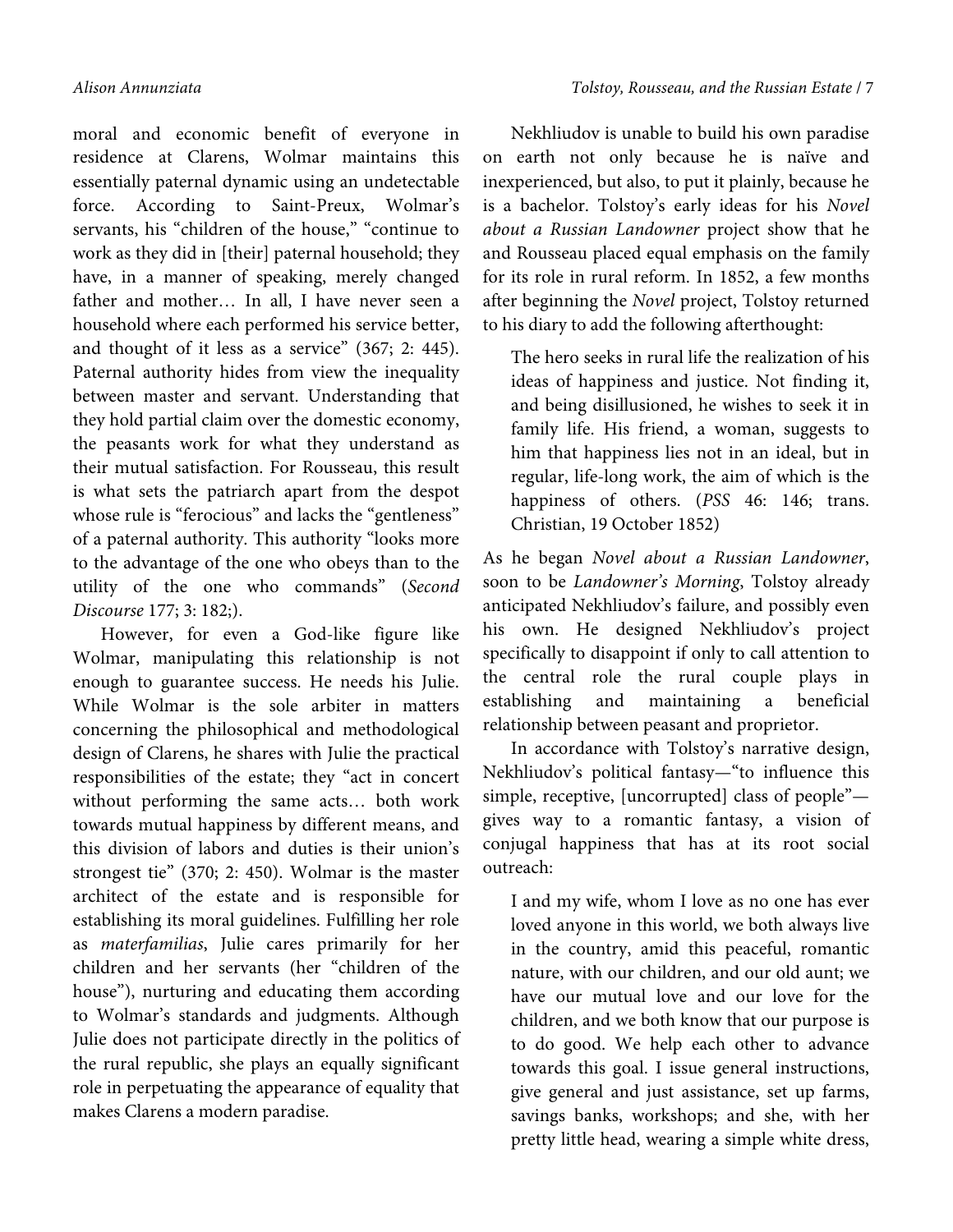which she lifts over her dainty little foot, walks through the mud to the peasant school, to the infirmary, to an unfortunate peasant who, in all fairness, does not deserve assistance, and everywhere she brings comfort and help… (56; *PSS* 4: 165)

Domestic bliss, according to Nekhliudov, presupposes a "mutual love" that binds man and woman, each assuming their respective roles to ensure the success of their "peasant farm": he will see to the financial duties while she monitors the estate's commitment to the greater society by overseeing the education of the peasantry and administering their physical care.

The Rousseauian model of married life is most explicitly outlined in the second preface of *Julie*, where Rousseau summarizes for his reader the moral objective behind his epistolary drama:

I like to picture a husband and wife reading this collection [*Julie]* together, finding in it a source of renewed courage to bear their common labors, and perhaps new perspectives to make them useful. How could they behold this tableau of a happy couple without wanting to imitate such an attractive model? How will they be stirred by the charm of conjugal union, even in the absence of love's charm, without their own union being reconfirmed and strengthened? When they are through reading, they will be neither saddened by their estate nor repelled by their chores… They will fulfill the same functions; but they will fulfill them with a changed soul, and will do as genuine Patriarchs what they had been doing as peasants. (16–17; 2: 23)

The portrait of pastoral utopia painted by Rousseau resembles that imagined by Nekhliudov, making Tolstoy's hero the philosopher's ideal reader. Milan Markovitch rightfully compares Nekhliudov and Wolmar for their common belief in the rural family as the root of all happiness (262). However, while Nekhliudov and Wolmar

share an enthusiasm for the rural home, their ideas of married life are entirely in conflict. For Nekhliudov, marriage is foremost a union of two lovers whose affections are the foundation for social outreach. The commitment to virtue, to "the good," does not come at the cost of love, but rather their "mutual love" facilitates this commitment. By contrast, the marriage of Julie and Wolmar is made "in the absence of love's charm"; de-romanticized, marriage is an order and a contract "to fulfill conjointly the duties of civil life, govern the household prudently, [and] raise one's children well" (306; 2: 372). Marriage in *Julie* is conceived according to the Rousseauian worldview that made property—specifically, the rural estate—the central link between married individuals. The exchange of passion for property is not regrettable but rather necessary for attaining what for Rousseau may be an even greater happiness.

While Tolstoy shares Rousseau's commitment to the aristocratic household, Nekhliudov's dream of estate happiness reveals a conviction that a constructive, socially minded marriage must not be divorced from love. *Landowner's Morning*, however, stops short of these matters. All the reader is allowed to envision? is Nekhliudov's brief projection as to what he would like to see happen, not what is realistically possible. Arguably, Tolstoy returns to this matter first in *Family Happiness* (*Семейное счастье*, 1859). If in *Landowner's Morning* the farmer did not have a wife to order existence on the Russian estate, in *Family Happiness* the farmer finally finds his bride. In this "New, New Heloise," Tolstoy resolves to enact what Julie could never obtain: a happy, lasting marriage that is committed to both love *and* social outreach. Whereas in *Julie* Rousseau compartmentalizes, separating love from estate life, Tolstoy shows Masha and Sergei trying to have it all, and, in so doing, attempts to bring together the evil and good in man—a union that Rousseau took to be impossible.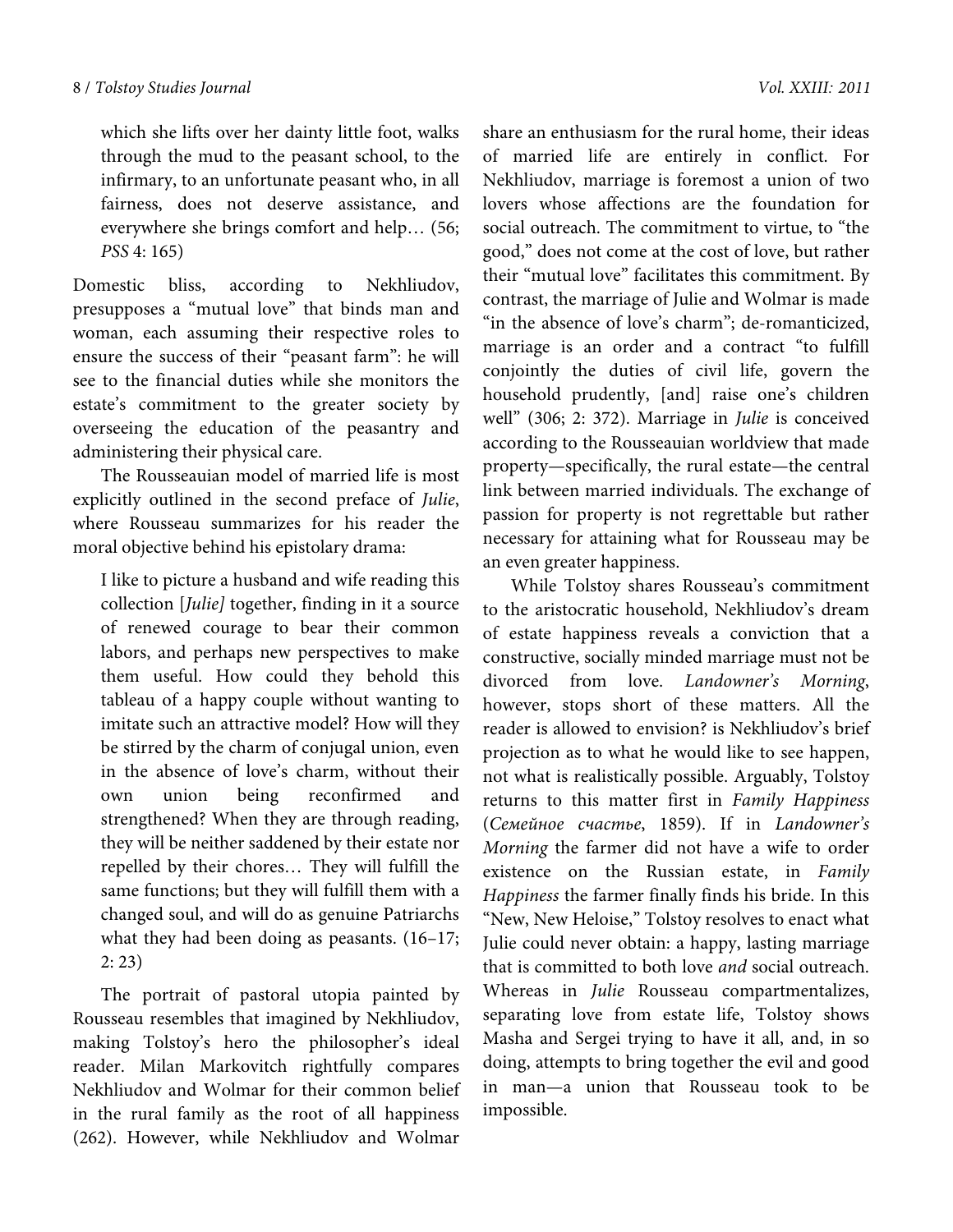Whether or not *Family Happiness* succeeds in providing the missing piece to Nekhliudov's modern paradise is debatable, as the conclusion of *Family Happiness* casts doubt on this family idyll as well as on the rural ideal overall. In the same way, *Landowner's Morning* ends ambiguously with Nekhliudov's estate reconstruction project hanging in the balance. Nekhliudov's closing fantasies reveal a possibly incurable anxiety that the estate, regardless of how it is governed, may never be the seat of truth and happiness Nekhliudov believed it could be.

The promising images of the landowner's life, with which he so enthusiastically began his project, are transformed into images of escape, a fantasy that stands in stark contrast to his initial hopes of rebuilding his estate. Nekhliudov dreams he is the peasant Il'ia, without land or family to claim him. He flies freely and easily on invisible wings over the world, from Kiev to Constantinople. Nekhliudov's fantasy unveils a latent desire to break the bonds of patriarchy and to become, surprisingly, not like Wolmar, but like Saint-Preux, who is not a citizen born of patriarchy, but a "citizen of the world," a lifestyle that is only later glorified by Rousseau in the unfinished sequel to *Émile*, entitled *Émile and Sophie* (*Émile et Sophie, ou les Solitaires* [published posthumously in 1782]). While in *Émile* Rousseau's rural hero is made a citizen by becoming a man of the house, in *Émile and Sophie* he is made a man "by ceasing to be a citizen," proclaiming: "I have renounced my patrimony and I am alive" (222– 223; 4: 912–914). In search of self-preservation, Émile abandons his country home and sets off on a pilgrimage through foreign lands. He enacts what Nekhliudov, at the close of *Landowner's Morning,* dares only to imagine.

In the end, *Landowner's Morning* does not present a positive picture of estate life, but rather its internal contradictions. This suggests that both the idealist and the fatalist in Tolstoy are rooted in Rousseau. Neither of Rousseau's philosophical novels ends as it should: Julie dies, Wolmar is

widowed, Saint-Preux remains a wandering bachelor, Sophie is a downtrodden adulterer, and Émile ends as a captive of pirates (yet morally free!). In the case of Nekhliudov, the final result is equally devastating as his efforts towards recreating a modern Eden end pathetically. Thus, what Tolstoy takes from Rousseau, and what *Landowner's Morning* ultimately demonstrates, is that the estate is neither the source of man's misfortunes nor his refuge from his misfortunes; rather, it is something in-between, a double-edged sword.

If happiness is defined not as the satisfaction of personal desire but as a sentiment of social cooperation, then for Rousseau the estate is the best available means for achieving happiness by maintaining a balance between collective order and personal desire. It is the one site where this balancing act can take place; where one's natural desire for independence can be reconciled with one's need for authority. However, this may only be so in theory. Along with Rousseau's twin novels, Tolstoy's real-life and fictional attempts at estate reform prove that Rousseau's notions of "freely obey[ing]" and "the yoke of public felicity" amount to mere rhetorical reconciliations of competing ideas that are impossible to bring about in real life. Nekhliudov's project fails because he was so naïve as to believe that he could turn these idealistic intentions into reality. While there is some indication that the absence of the rural family, and with it the patriarchal political structure, is also to blame for Nekhliudov's failure, his final words— "Why am I not Il'ia?"—not only devalue the estate, but also allude to another paradise outside its walls, apart from the institution of marriage, and beyond the limits of a shared domestic economy.

## **Notes**

1. Hereafter cited by page number, followed by volume and page number from *Jubilee*.

2. Rousseau will be cited by page number from the translation (with title, where necessary), followed by